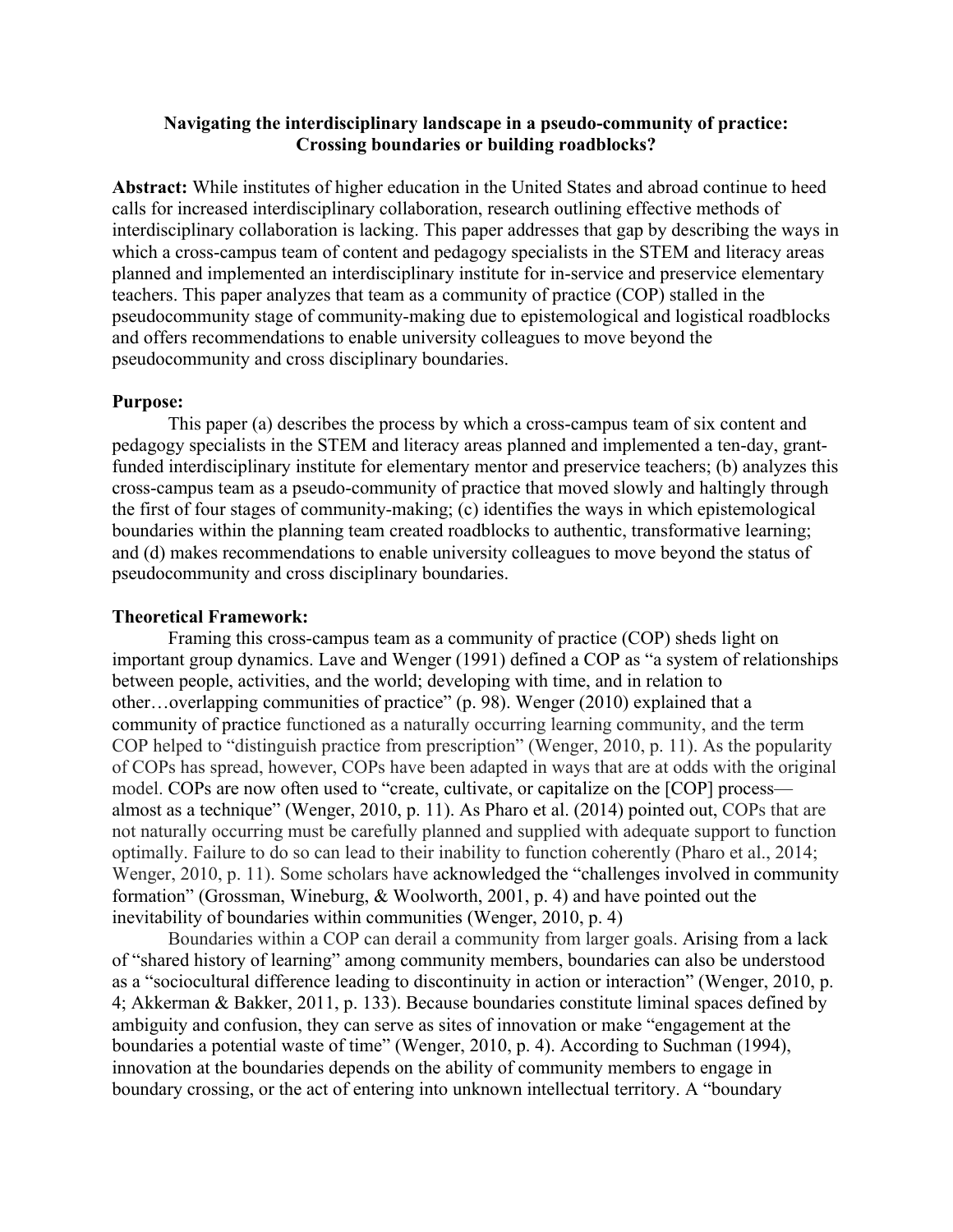crosser" possesses the ability to simultaneously embody two different epistemological worlds, but this precarious position often puts them at risk of belonging to neither world. Similar to a boundary crosser is the boundary object, an object "that both inhabit[s] several intersecting worlds" and "satisf[ies] the informational requirements of each" (Akkerman & Bakker, 2011, p. 134). While there is great potential for boundary crossing to transform a COP, this outcome is not a given (Akkerman & Bakker, 2011). Instead of leading to transformation, the presence of boundaries can create a "nobody's land, belonging to neither one nor the other world" (Akkerman & Bakker, 2011, p. 141).

Analyzing boundaries and the development of COPs within Peck's (1998) framework of community-making sheds light on the impossibility of boundary crossing at early stages of community formation. In fact, the possibility of ending up in a "nobody's land" is far more likely in a *pseudo*-community of practice, the first of Peck's (1998) stages of community making, than in a community of practice. The stages of community-making include 1) *pseudocommunity*, or the politeness stage in which all large-group tension is avoided. According to Grossman et al. (2001), "the maintenance of pseudocommunity pivots on the suppression of conflict" and group members avoid pressing "too hard for clarification," thus leading to continued misunderstandings (Grossman et al., 2001, p. 20). Pseudocommunities give way to 2) *chaos*, or the stage of community building that occurs after individual differences within the group have been made visible. Chaos leads to 3) *emptiness*, or the third stage of community-making, in which group members empty themselves of ideology, prejudice, and the need to control. The fourth stage 4) *community* exists only after all group members have passed through the emptiness stage. According to Peck's framework, when group members fail to pass through the emptiness stage, the potential for transformative learning and innovative practice is severely limited.

### **Methods:**

The researcher used a qualitative case study approach, which "allows investigators to retain the holistic…characteristics of real-life events" (Yin, 2009, p. 2). The cross-campus planning team served as the "contemporary bounded system" (Creswell, 2013, p. 97) required for in-depth case study research. Data collection was initially intended to aid the planning team in the development of the content institute. However, as the planning team struggled to cohere into an interdisciplinary COP, observers of the team and team members themselves began to question the source of the planning team's frustrations. This wondering led to the research question: What sorts of roadblocks appear on the path towards interdisciplinary curriculum planning in an emerging community of practice?

#### **Data Sources:**

Case studies require "in-depth data collection involving multiple sources of information" (Creswell, 2013, p. 97). This study made use of six 60-minute interviews with members of the planning team, transcripts from eight planning meetings lasting between 60 and 180 minutes each, field notes taken by the author during the ten-day institute, online communication between planning team members throughout the planning process, and unit/lesson plans created by the planning team. Data analysis followed an iterative process, in which initial data sources planning meeting transcripts—were coded and analyzed for "emergent theory" (Hammersley & Atkinson, 2007, p.158; Yin, 2009). Subsequent data collection—a series of interviews and observational field notes conducted during the ten-day institute—was guided by "the prior development of theoretical propositions" (Yin, 2009, p. 18). Upon completion of data collection,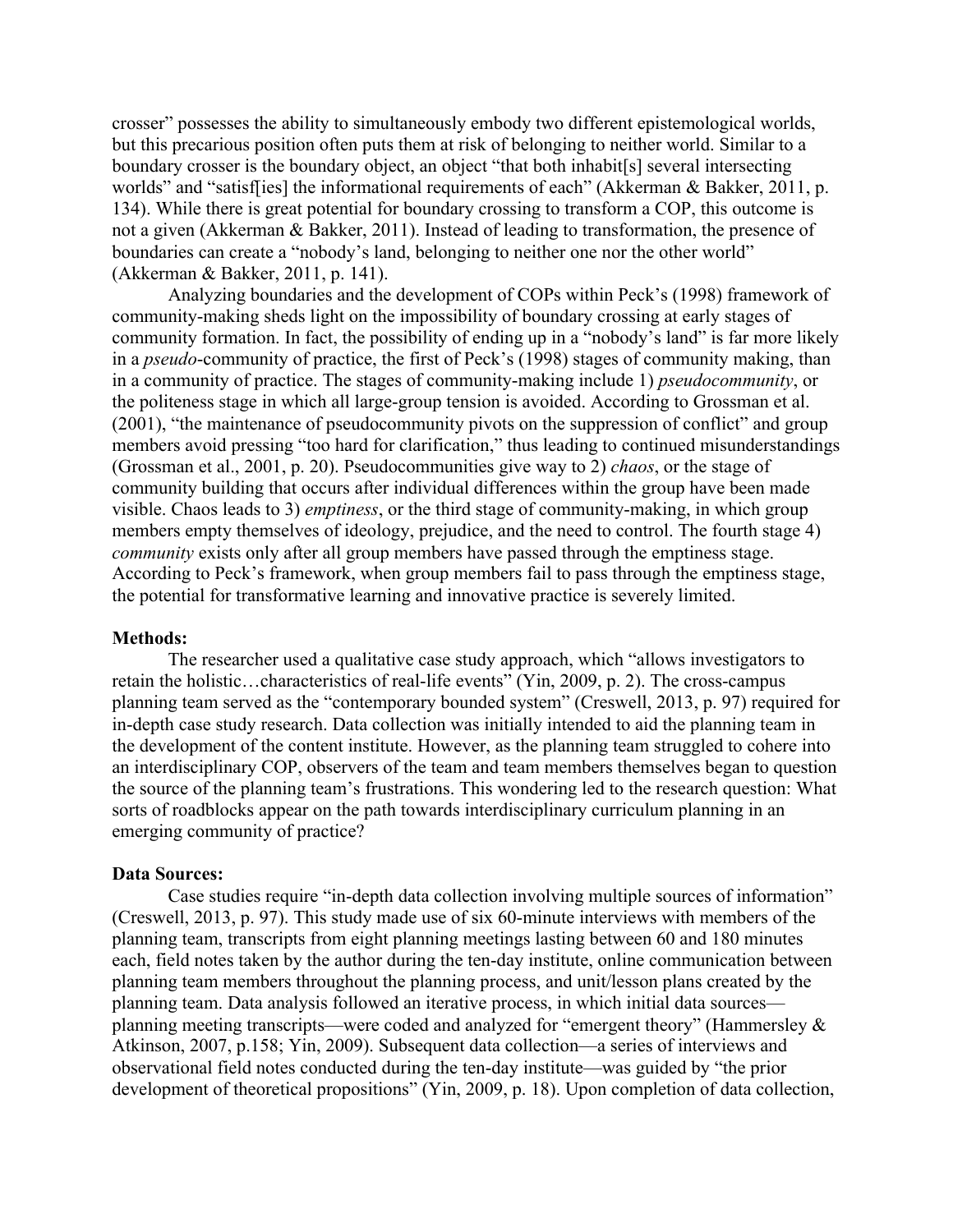I sorted sources by type and followed Braun and Clarke's (2006) six phases of thematic data analysis. Transcripts were read in entirety, initial codes were generated, and themes were developed across codes. Themes were organized into a thematic map and each theme was evaluated after a review of the entire data set.

### **Findings:**

The findings of this study illustrate (a) the ways in which the cross-campus planning team operated as a pseudo-community of practice during the planning stages of the content institute; (b) the key failures in the design and resourcing of the planning team that led to its stagnation in the pseudocommunity phase of community-making; and (c) strategies that may be employed by future interdisciplinary planning teams to move beyond the disciplinary boundaries within the pseudocommunity.

Throughout the planning period (January-June), the planning team remained stalled in the pseudocommunity stage of community-making. In this stage, epistemological and pedagogical differences were never discussed, leading to misunderstandings between members of the team. Differences most clearly manifested themselves in language use, as team members' definitions of critical terms such as "STEM" and "interdisciplinary" often conflicted. As one member of the team explained, "The hard part is communicating to other people what you want to do." Partly due to this linguistic issue, commonly agreed upon goals for the group did not emerge until early April, and those goals emerged only after a series of individual one-on-one meetings between key members of the group. True to the nature of a pseudocommunity, no "authentic sense of shared communal space" existed, "only individuals interacting with other individuals" (Grossman et al., 2001, p. 21). Indeed, when asked what did not work well in the planning process, all participants agreed that the large group meetings were unsuccessful, and it was only through individual meetings that they were able to complete necessary tasks. Otherwise, one team member noted, the group was "just too far apart." In fact, after April, the planning team determined that they would divide the institute participants into two groups, which allowed two planning teams to emerge from the larger group. One team consisted of two professors from the College of Liberal Arts and Sciences, while the other team consisted of one professor of education, one doctoral student in education, and one practicing teacher. Rather than crossing interdisciplinary boundaries, the group built their own roadblocks, cordoning off their academic disciplines and barricading against potential innovation at the boundary.

Key failures in the design and execution of this community facilitated its stagnation in the pseudocommunity phase. The group was plagued by lack of leadership; failure to openly discuss individual, group, and institutional goals for the institute; lack of respect for other group members; and the inability to effectively use boundary objects to facilitate boundary crossing. For example, by June, no member of the planning team could identify a clear leader. Group members began asking in April, "Who's the leader here? Who's going to take charge?" Frustrations increased as it become clear that many members of the team lacked respect for other members. One member explained the root of this problem, "We didn't start off introducing ourselves and who we were and what we were bringing to the table. I think people thought that I was just a doc student. It wasn't clear that I had other experiences." Initial impressions were hard to break, and without knowledge of each other's expertise, each member of the group operated as if their subject area and pedagogical expertise were superior to the others. In this environment, boundary objects, such as lesson plans or K-5 standards, which might have helped group members think across boundaries, were used inefficiently or not at all.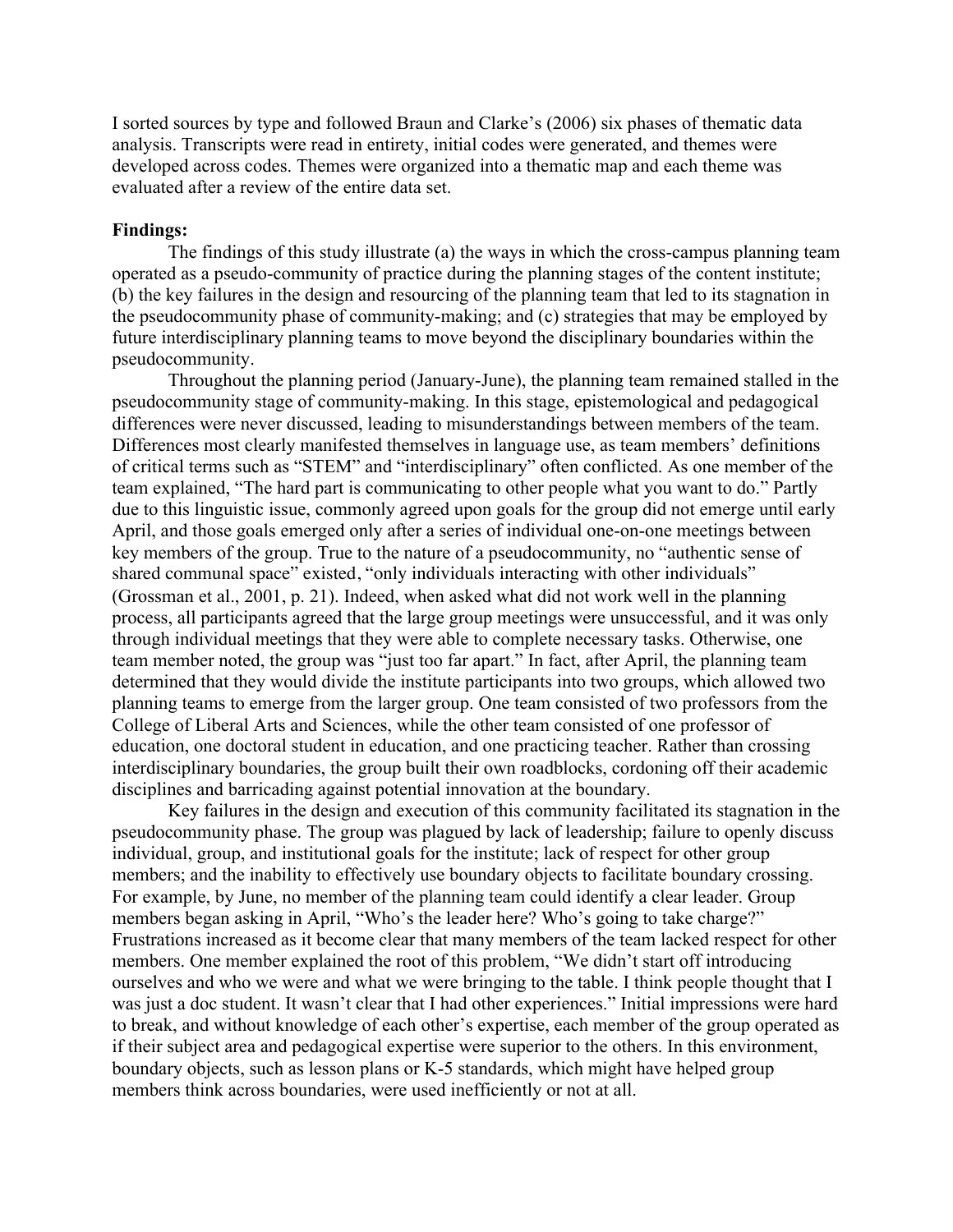While the group remained stalled in pseudocommunity, the data suggest strategies other emergent COPs may employ to facilitate movement through this stage. One member of the planning team did manage to serve as a boundary crosser throughout the planning stages. This member facilitated individual group meetings and used her subject area specialty, technology, as an interdisciplinary boundary object to enable her to exist in multiple disciplinary worlds simultaneously. Her success at crossing boundaries suggests the need for emerging interdisciplinary communities to identify specific disciplines that may be more interdisciplinary in nature and focus their efforts at incorporating their disciplines at these boundary-crossing hubs. Fully operationalizing boundary objects such as standards, lesson plans, and specific activities, and using them to make epistemological differences apparent in the group could also facilitate movement through the pseudocommunity phase. Moreover, individuals could begin to diminish the existence of boundaries in the pseudocommunity by embedding themselves in the culture of another discipline via frequent observations of classrooms and work sites of other members. Finally, leaders must define clear group goals, recognize tension in the group, and identify the underlying cause of tension. Choosing a leader for the group who is willing to engage in uncomfortable conversations that move discussions in the whole group out of the polite, pseudocommunity stage is essential for the growth of a healthy community.

#### **Scholarly Significance**

In the U.S. and abroad, the term "interdisciplinary" is used increasingly to identify valued activity in higher education (Brint, 2005; Davies & Devlin, 2007), encouraged by funders, the marketplace, and the institutions themselves. Although the value of interdisciplinary collaboration has gone unquestioned and an increase in organized interdisciplinary activity has been observed (Brint, 2005), 50% of these collaborations fail (Kezar, 2005). Kezar further notes that "there has been virtually no research on how to enable higher education institutions to conduct collaborative work" (p. 831). This study begins to fill that gap by identifying the roadblocks one interdisciplinary pseudo-community of practice faced while attempting crosscampus collaboration and suggesting practices that may enable interdisciplinary teams to transcend disciplinary boundaries.

## **References**

- Akkerman, F. & Bakker, A. (2011). Boundary crossing and boundary objects. *Review of Educational Research, 81*(2), 132-169.
- Braun, V. and Clarke V. (2006). Using thematic analysis in psychology. *Qualitative Research in Psychology, 3*(2). 77-101.
- Brint, S. (2005). Creating the future: 'New direction' in American research universities. *Minerva, 43*(1), 23-50.
- Creswell, J.W. (2013). *Qualitative inquiry and research design: Choosing among five approaches* (3<sup>rd</sup> ed.). Los Angeles, CA: Sage.
- Davis, M., & Devlin, M. (2007). *Interdisciplinary higher education: Implications for teaching and learning*. The University of Melbourne: Centre for the Study of Higher Education.